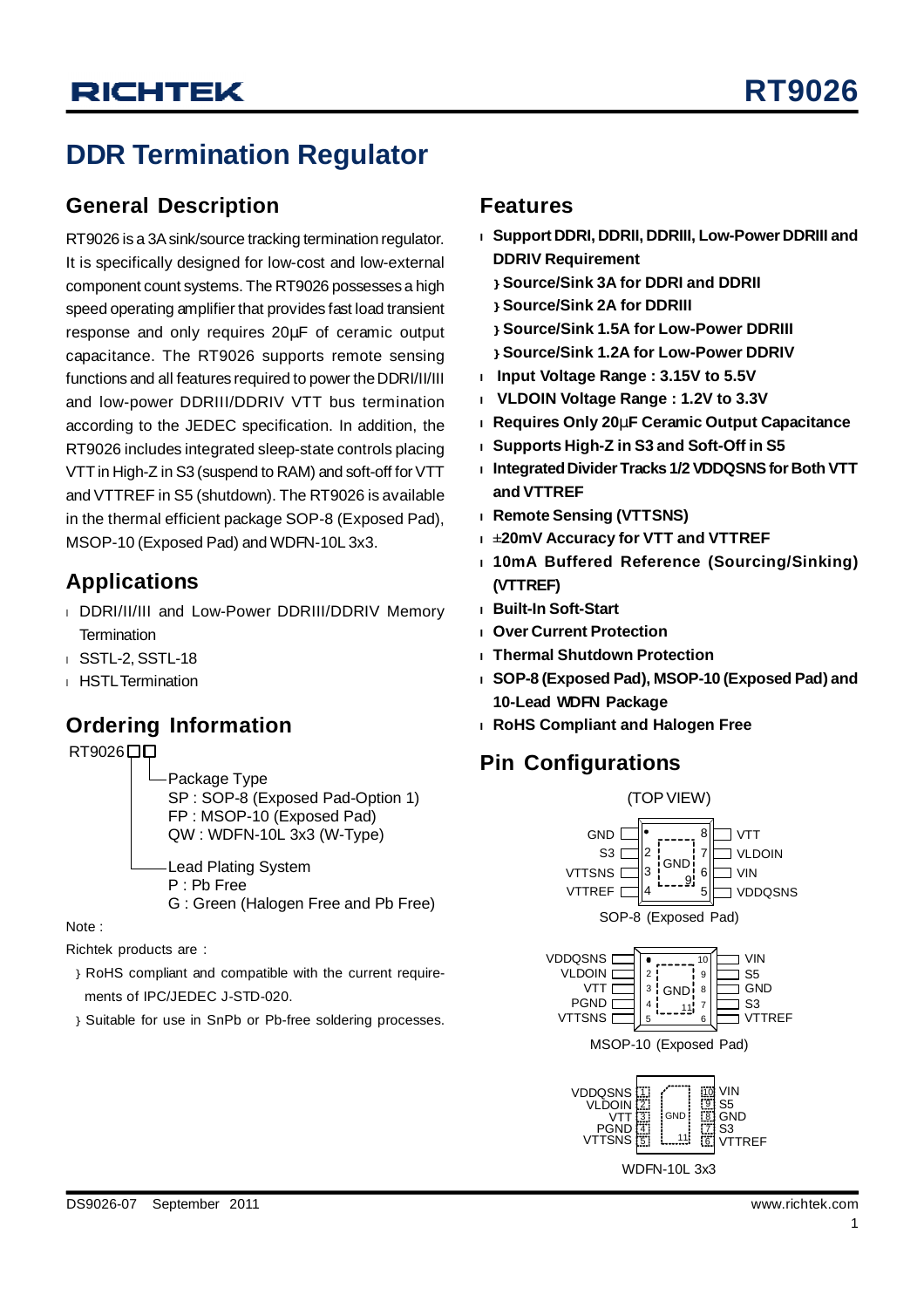

## **Marking Information**

#### RT9026PSP

RT9026 PSPYMDNN RT9026PSP : Product Code YMDNN : Date Code

#### RT9026GSP

RT9026 GSPYMDNN RT9026GSP : Product Code YMDNN : Date Code

#### RT9026PQW



E6- : Product Code YMDNN : Date Code

#### RT9026GQW

E6=YM DNN

E6= : Product Code YMDNN : Date Code

## **Typical Application Circuit**





A0- : Product Code YMDNN : Date Code

A0= : Product Code YMDNN : Date Code

RT9026PFP

A0-YM DNN

RT9026GFP

 $AO=YM$ DNN

Figure 1. For SOP-8 (Exposed Pad) Package Figure 2. For MSOP-10 (Exposed Pad) / WDFN-10L 3x3 Package

| Pin No.           |                                                                           |                 |                                                                                                                |
|-------------------|---------------------------------------------------------------------------|-----------------|----------------------------------------------------------------------------------------------------------------|
| <b>RT9026</b> □SP | $RT9026$ <sup><math>\Box</math></sup> FP<br><b>RT9026</b> <sup>□</sup> QW | <b>Pin Name</b> | <b>Pin Function</b>                                                                                            |
|                   | ୪.<br>9 (Exposed Pad) 11 (Exposed Pad)                                    | <b>GND</b>      | Ground. The exposed pad must be soldered to a large PCB and<br>connected to GND for maximum power dissipation. |
| 2                 |                                                                           | S <sub>3</sub>  | Active Low Suspend to RAM Mode Control Pin, VTT is turned<br>off and left High-Z, VTTREF is active.            |
| 3                 | 5                                                                         | VTTSNS          | VTT Voltage Sense Input Pin. Connect to plus terminal of the<br>output capacitor.                              |

*To be Continued*

# **Functional Pin Description**

#### 2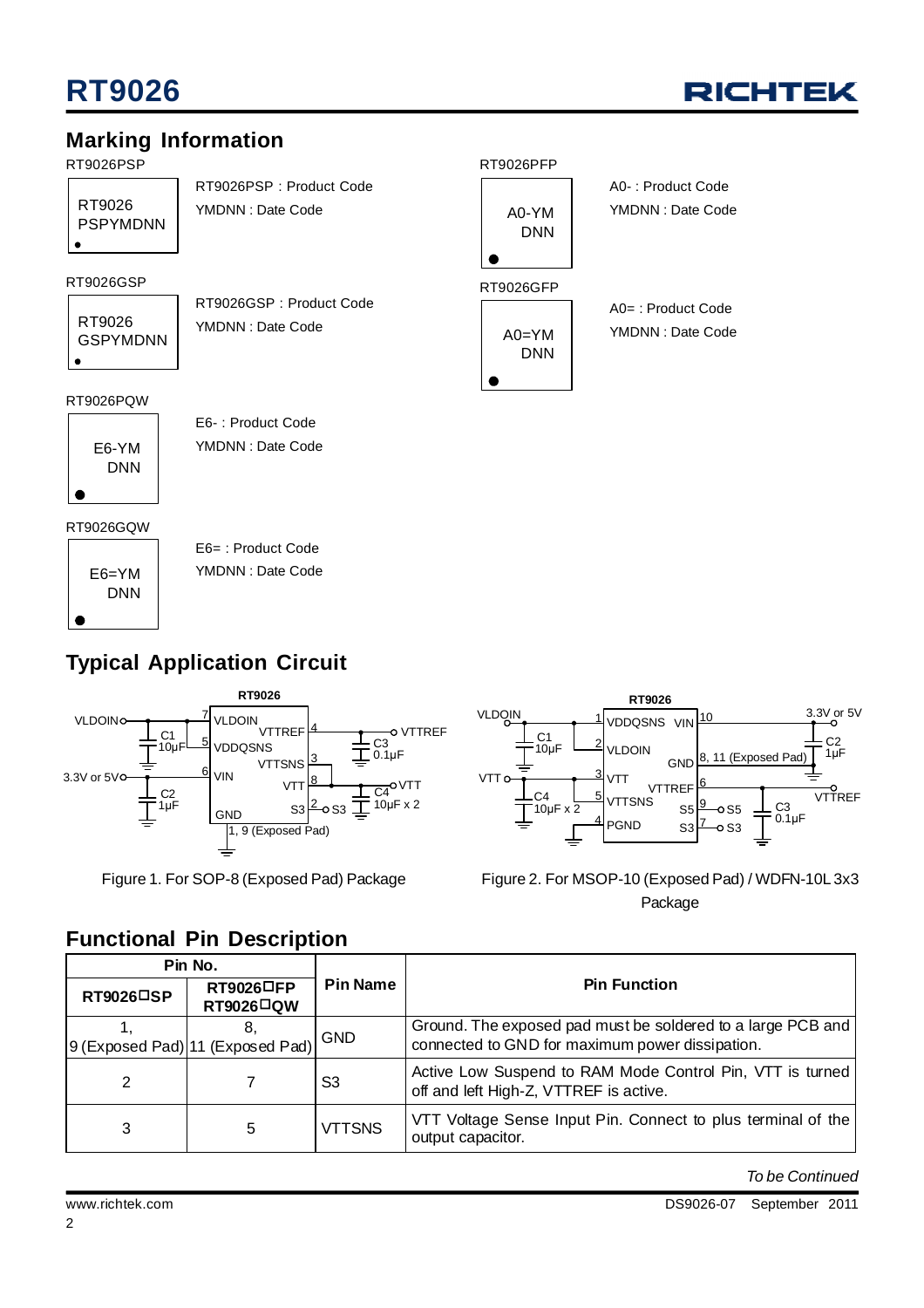| Pin No.   |                                                                      |                 |                                                                                                  |  |  |
|-----------|----------------------------------------------------------------------|-----------------|--------------------------------------------------------------------------------------------------|--|--|
| RT9026□SP | $RT9026$ <sup>D</sup> FP<br>$RT9026$ <sup><math>\Box</math></sup> QW | <b>Pin Name</b> | <b>Pin Function</b>                                                                              |  |  |
| 4         | 6                                                                    | <b>VTTREF</b>   | <b>Buffered</b><br>output that is a reference<br>output,<br>equal<br>to l<br>VDDQSNS/2.          |  |  |
| 5         |                                                                      | <b>VDDQSNS</b>  | VLDOIN Sense Input Pin.                                                                          |  |  |
| 6         | 10                                                                   | <b>VIN</b>      | Analog Input Pin (to control loop).                                                              |  |  |
|           | 2                                                                    | <b>VLDOIN</b>   | Power supply of the VTT and VTTREF output stage (to power<br>MOS).                               |  |  |
| 8         | 3                                                                    | VTT             | Output voltage for connection to termination resistors, equal to<br>VDDQSNS/2.                   |  |  |
|           | 4                                                                    | <b>PGND</b>     | Power Ground of the VTT Output.                                                                  |  |  |
|           | 9                                                                    | S <sub>5</sub>  | Active low shutdown control pin, both VTT and VTTREF are<br>turned off and discharged to ground. |  |  |

## **Function Block Diagram**



| Table 1. S3 and S5 Control Table |  |  |  |
|----------------------------------|--|--|--|
|----------------------------------|--|--|--|

| <b>State</b>    | S3         | S5   | VTT                    | <b>VREF</b>                                       |
|-----------------|------------|------|------------------------|---------------------------------------------------|
| <b>Normal</b>   | High       | High | /0.675V/0.6V           | 1.25V/0.9V/0.75V 1.25V/0.9V/0.75V<br>/0.675V/0.6V |
| <b>Standby</b>  | Low        | High | 12mV/6mV<br>$(High-Z)$ | 1.25V/0.9V/0.75V<br>/0.675V/0.6V                  |
| Shutdown        | <b>LOW</b> | Low  | 0V (Discharge)         | 0V (Discharge)                                    |
| <b>Shutdown</b> | High       | Low  | 0V (Discharge)         | 0V (Discharge)                                    |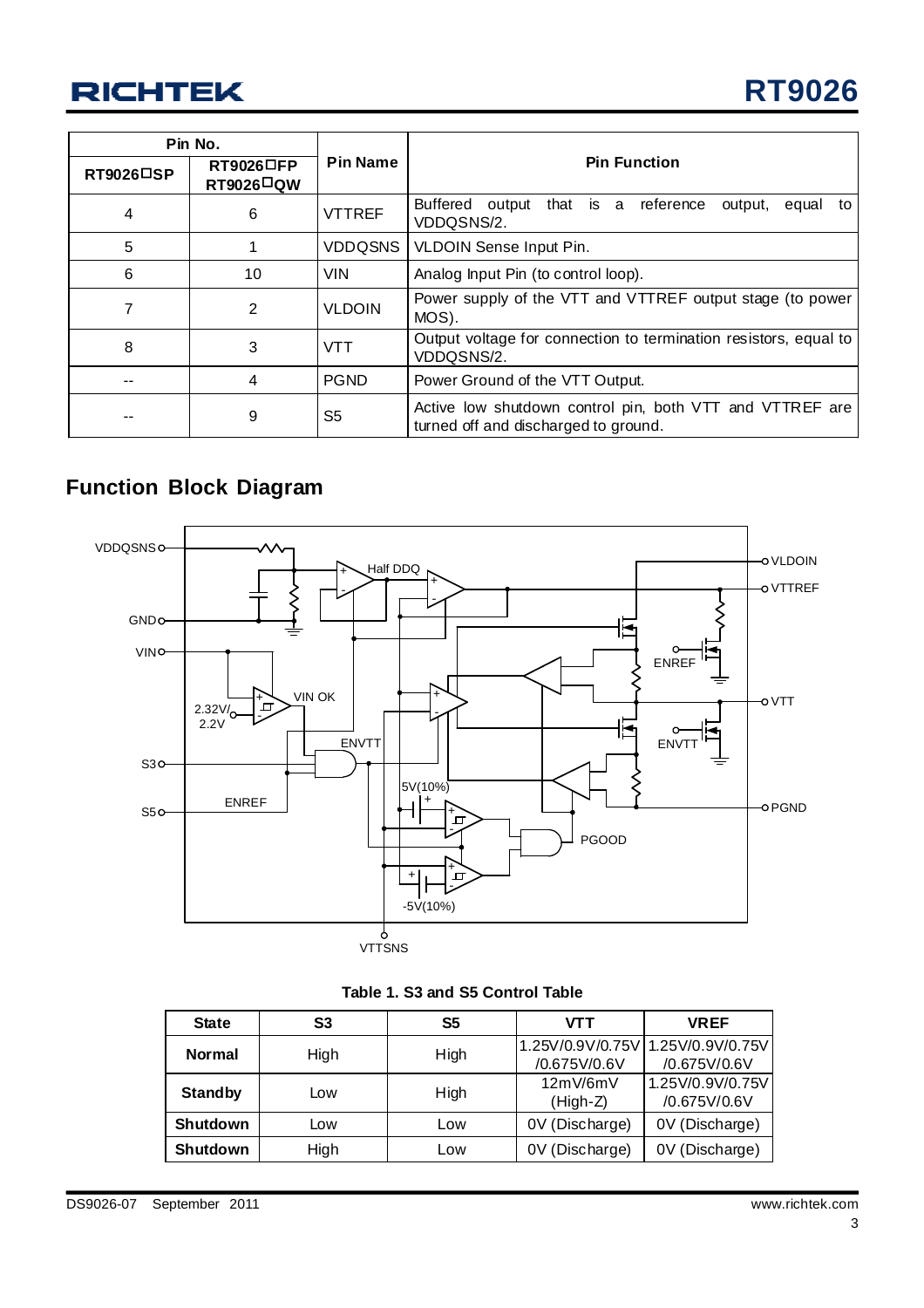

## **Absolute Maximum Ratings** (Note 1)

| Power Dissipation, $P_D @ T_A = 25^{\circ}C$ |  |
|----------------------------------------------|--|
|                                              |  |
|                                              |  |
|                                              |  |
| Deckage Thermal Resistance (Note 2)          |  |
|                                              |  |
|                                              |  |
|                                              |  |
|                                              |  |
|                                              |  |
|                                              |  |
|                                              |  |
|                                              |  |
|                                              |  |
| <b>ESD Susceptibility</b> (Note 3)           |  |
|                                              |  |
|                                              |  |

## **Recommended Operating Conditions** (Note 4)

### **Electrical Characteristics**

 $(V_{IN} = 5V$ , VLDOIN = VDDQSNS = 2.5V, C1=10µF, C2=1µF, C3=0.1µF, C4=10µFx2, T<sub>A</sub> = 25°C, S5 function only for RT9026PFP and RT9026PQW, unless otherwise specified)

| <b>Parameter</b>                                  | Symbol            | <b>Test Conditions</b>                                                     | Min   | Typ   | Max   | Unit |
|---------------------------------------------------|-------------------|----------------------------------------------------------------------------|-------|-------|-------|------|
| VIN (to control loop) Supply   IVIN<br>Current    |                   | $V_{IN} = 5V$ , No Load, S5 = S3 = 5V                                      |       | --    | 2     | mA   |
| <b>VIN Standby Current</b>                        | <b>IVINSTB</b>    | $V_{IN}$ = 5V, No Load, S5 = 5V, S3 = 0V                                   | --    | $- -$ | 300   | μA   |
| <b>VIN Shutdown Current</b>                       | <b>VINSHDN</b>    | $V_{IN}$ = 5V, No Load, S5 = S3 = 0V<br>(Only for RT9026PFP and RT9026PQW) |       |       | 1     | μA   |
| VLDOIN (to power MOS)<br>Supply Current           | <u>IVLDOIN</u>    | $V_{1N}$ = 5V, No Load, S5 = S3 = 5V                                       |       |       | 2     | mA   |
| <b>VLDOIN Standby Current</b>                     | <b>IVLDOINSTB</b> | $V_{IN} = 5V$ , No Load, S5 = 5V, S3 = 0V                                  | --    | $ -$  | 10    | μA   |
| VLDOIN Shutdown Current   I <sub>VLDOINSHDN</sub> |                   | $V_{1N} = 5V$ , No Load, S5 = S3 = 0V                                      | --    | $- -$ | 1     | μA   |
| <b>VDDQSNS Input Current</b>                      | <b>IVDDQSNS</b>   | $V_{1N} = 5V$ , S5 = S3 = 5V                                               | --    | $- -$ | 50    | μA   |
| <b>VTTSNS Input Current</b>                       | <b>IVTTSNS</b>    | $V_{IN} = 5V$ , $S5 = S3 = 5V$                                             | --    | $- -$ | 1     | μA   |
|                                                   |                   | $VDDQSNS = VLDOIN = 2.5V$                                                  | --    | 1.25  | --    |      |
| VTT Output Voltage                                | VTT               | $VDDQSNS = VLDOIN = 1.8V$                                                  | $- -$ | 0.9   | --    | V    |
|                                                   |                   | VDDQSNS = VLDOIN = 1.5V                                                    | --    | 0.75  | $- -$ |      |

*To be Continued*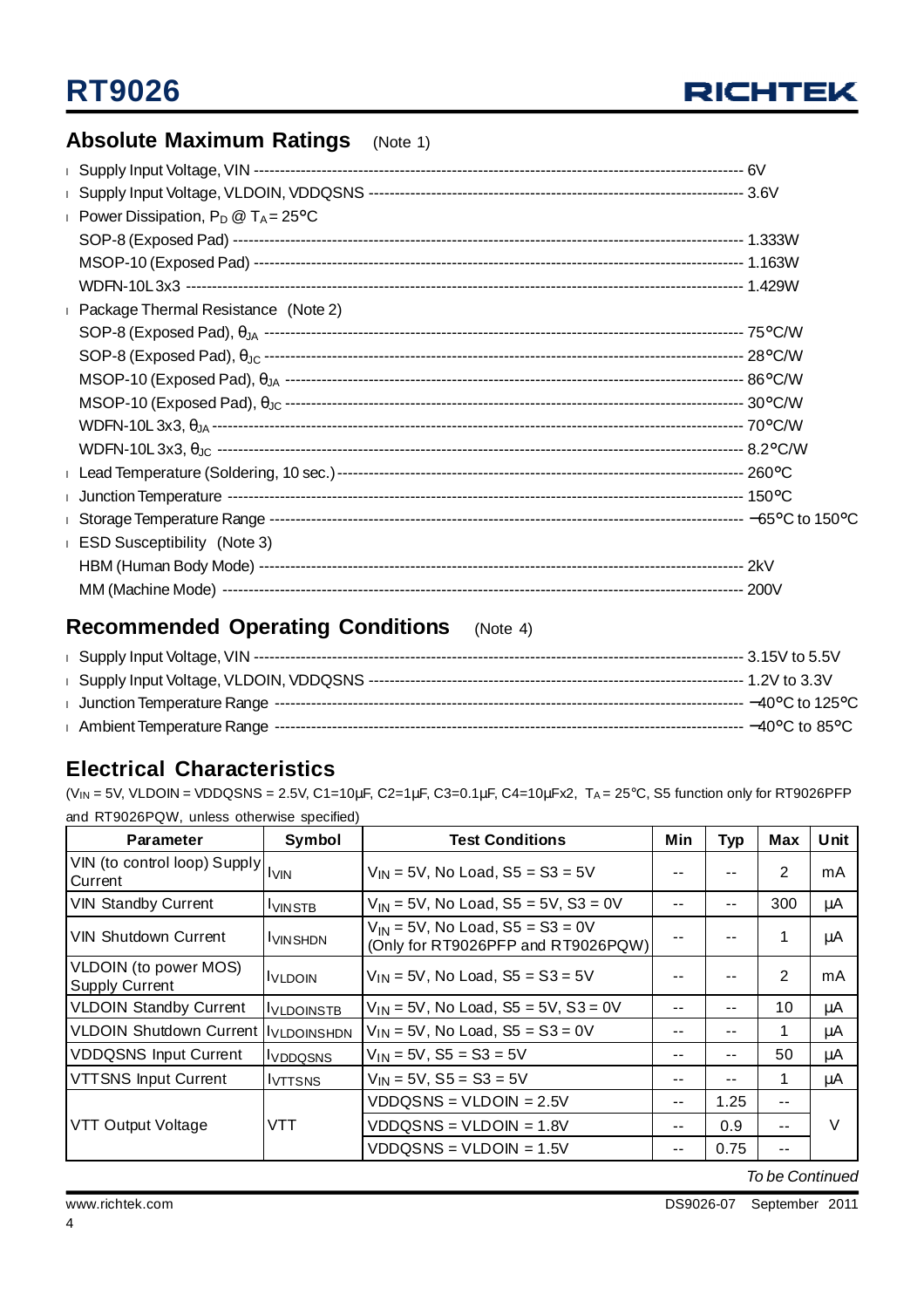

| <b>Parameter</b>                              |            | Symbol                | <b>Test Conditions</b>                                                          | Min                      | <b>Typ</b>                      | <b>Max</b>     | <b>Unit</b>     |
|-----------------------------------------------|------------|-----------------------|---------------------------------------------------------------------------------|--------------------------|---------------------------------|----------------|-----------------|
|                                               |            |                       | $VDDQSNS = VLDOIN = 1.35V$                                                      | $-1$                     | 0.675                           | $-1$           | $\vee$          |
| VTT Output Voltage                            |            | <b>VTT</b>            | $VDDQSNS = VLDOIN = 1.2V$                                                       | $\overline{a}$           | 0.6                             | $\overline{a}$ |                 |
| VTTREF, VTT Output<br>Tolerance               |            |                       | $VDDQSNS = VLDOIN =$<br>2.5V/1.8V/1.5V/1.35V/1.2V,<br>$I_{\text{VTT}}$ = 0A     |                          | --                              | 20             |                 |
|                                               |            | VVTTTOL               | $VDDQSNS = VLDOIN = 1.2V,$<br>$I_{\text{VTT}}$ = 1.2A                           | $-40$                    | --                              | 40             |                 |
|                                               |            |                       | $VDDQSNS = VLDOIN =$<br>2.5V/1.8V/1.5V/1.35V,<br>$I_{\text{VTT}}$ = 1.5A        | $-40$                    |                                 | mV<br>40<br>40 |                 |
|                                               |            |                       | $VDDQSNS = VLDOIN = 2.5V/1.8V,$<br>$I_{\text{VTT}}$ = 3A                        | $-40$                    | --                              |                |                 |
| <b>VTT Source Current Limit</b>               |            | <b>I</b> VTTOCLsr     | $VTT = 0V$                                                                      | 3                        | 4                               | $\overline{a}$ | A               |
| <b>VTT Sink Current Limit</b>                 |            | <b>I</b> VTTOCLsk     | $VTT = VDDQSNS$                                                                 | 3                        | $\overline{4}$                  | $\overline{a}$ | A               |
| VTT Discharge Current                         |            | <b>IDSCHRG</b>        | $VDDQSNS = 0V$ , $VTT = 1.25V$ ,<br>$S5 = S3 = 0V$                              | 10                       | 17                              | $\overline{a}$ | mA              |
| <b>VTTREF Output Voltage</b>                  |            | VVTTREF               | $\frac{VVDDQSNS}{2}$<br>$V_{\text{VTTREF}} =$                                   | ۰.                       | 1.25/0.9/<br>0.75/<br>0.675/0.6 | $\sim$ $\sim$  | $\vee$          |
| VDDQSNS/2, VTTREF<br>Output Voltage Tolerance |            | VVTTREFTOL            | $VLDOIN = VDDQSNS =$<br>2.5V/1.8V/1.5V/1.35V/1.2V,<br>I <sub>VTREE</sub> < 10mA | $-20$                    |                                 | 20             | mV              |
| <b>VTTREF Source Current Limit IVTTREFOCL</b> |            |                       | $V \vee T T R E F = 0 V$                                                        | 20                       | 40                              | 60             | mA              |
|                                               |            |                       | Rising                                                                          | $\overline{\phantom{a}}$ | --                              | 2.7            |                 |
| <b>UVLO Threshold Voltage</b>                 |            | VUVLO                 | <b>Hysteresis</b>                                                               | $-1$                     | 0.2                             | $\overline{a}$ | $\vee$          |
|                                               | Logic-High | VIH                   | S5, S3 pin                                                                      | 1.6                      |                                 | $\overline{a}$ |                 |
| Input Voltage                                 | Logic-Low  | $V_{IL}$              | S5, S3 pin                                                                      | 44                       | --                              | 0.4            | V               |
| Logic Input Leakage Current                   |            | <b>IILK</b>           | S5, S3 pin                                                                      | 44                       | --                              | 1              | μA              |
| <b>Thermal Shutdown Protection</b>            |            | <b>T<sub>SD</sub></b> |                                                                                 | ۰.                       | 160                             | $-1$           | $\rm ^{\circ}C$ |
| Thermal Shutdown Hysteresis $\Delta T_{SD}$   |            |                       |                                                                                 | $-$                      | 20                              | $\overline{a}$ | $\rm ^{\circ}C$ |

- **Note 1.** Stresses listed as the above "Absolute Maximum Ratings" may cause permanent damage to the device. These are for stress ratings. Functional operation of the device at these or any other conditions beyond those indicated in the operational sections of the specifications is not implied. Exposure to absolute maximum rating conditions for extended periods may remain possibility to affect device reliability.
- **Note 2.** θ<sub>JA</sub> is measured in the natural convection at T<sub>A</sub> = 25°C on a high effective four-layers thermal conductivity test board of JEDEC 51-7 thermal measurement standard. The case point of  $\theta_{\text{JC}}$  is on the exposed pad for SOP-8 (Exposed Pad) , MSOP-10 (Exposed Pad) and WDFN-10L 3x3 package.
- **Note 3.** Devices are ESD sensitive. Handling precaution is recommended.
- **Note 4.** The device is not guaranteed to function outside its operating conditions.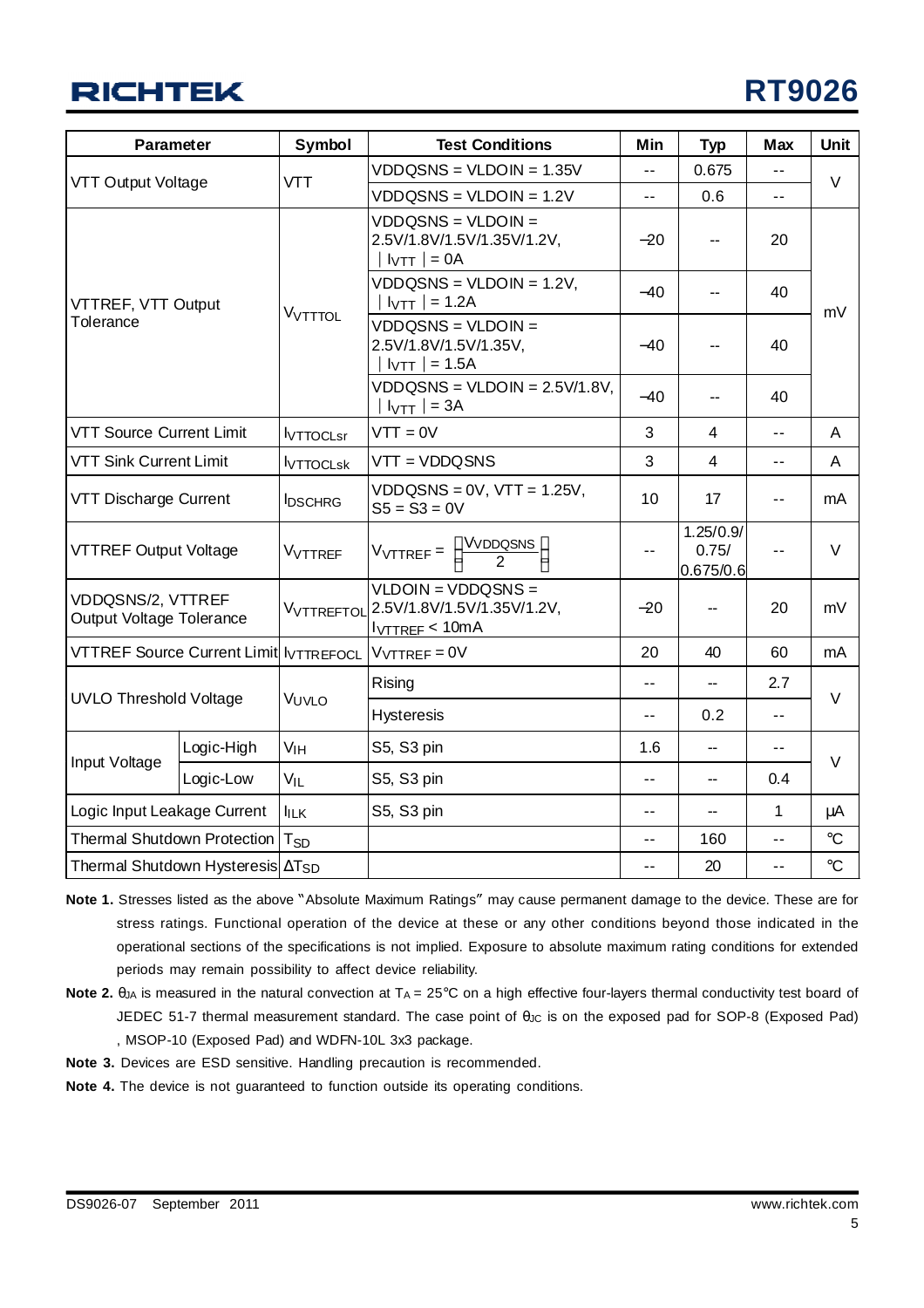

### **Typical Operating Characteristics**

 $V_{DDQSNS} = V_{LDOIN}$ , C1 = 10µF, C2 = 1µF, C3 = 0.1µF, C4 = 10µF x 2 unless otherwise specified.





-50 -25 0 25 50 75 100 125 Temperature (°C)



**0.9V<sub>TT</sub>** Output Voltage vs. Temperature



**0.675V<sub>TT</sub> Output Voltage vs. Temperature** 



**V<sub>IN</sub> Supply Current vs. Temperature** 

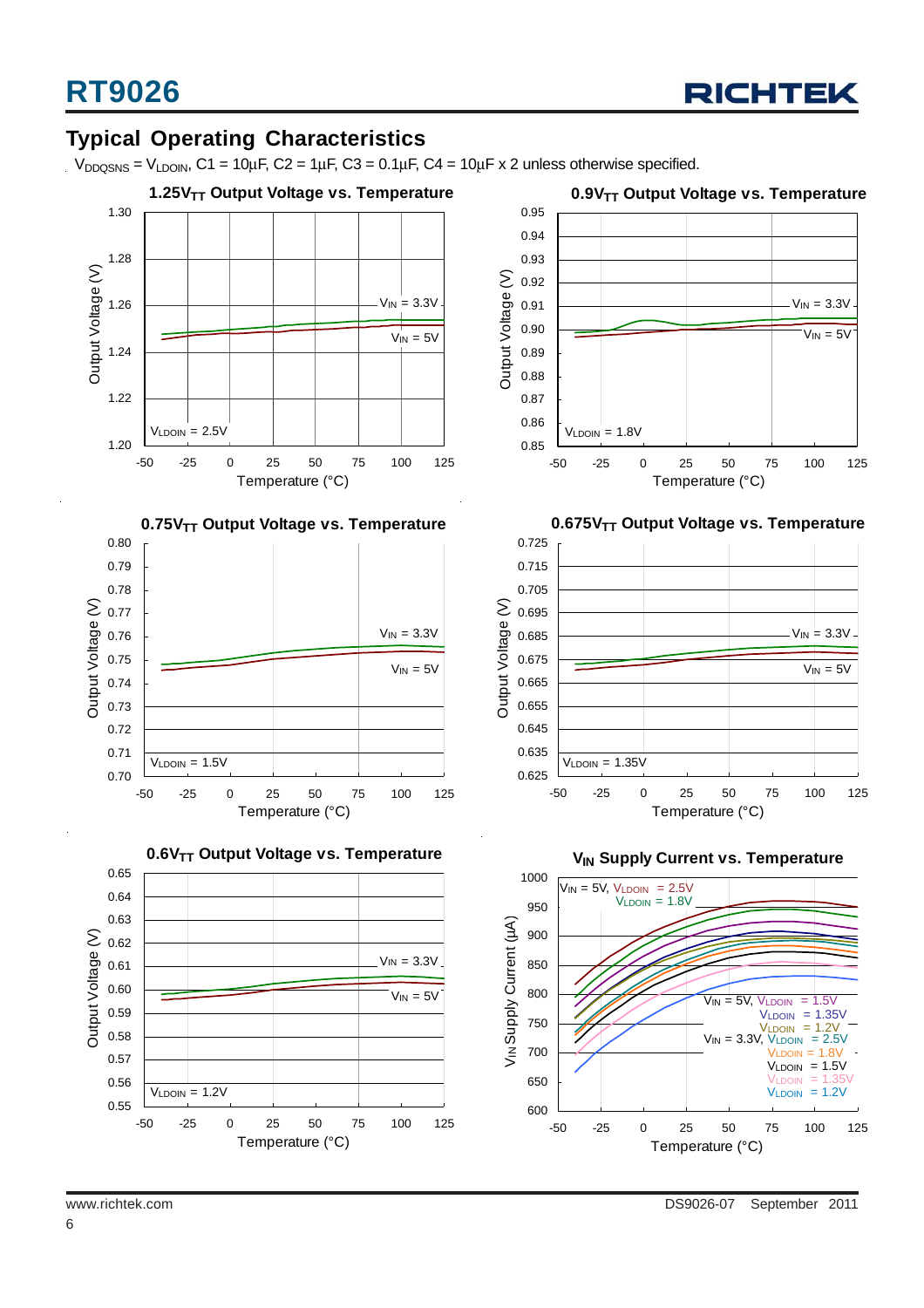

**0.9V<sub>TT</sub>** @ 3A Transient Response

Source



**0.75V<sub>TT</sub>** @ 2A Transient Response







 $V_{IN} = 5V$ ,  $V_{LDOIN} = 1.8V$ 

<del>. . . . . . . . . . . .</del>



DS9026-07 September 2011 www.richtek.com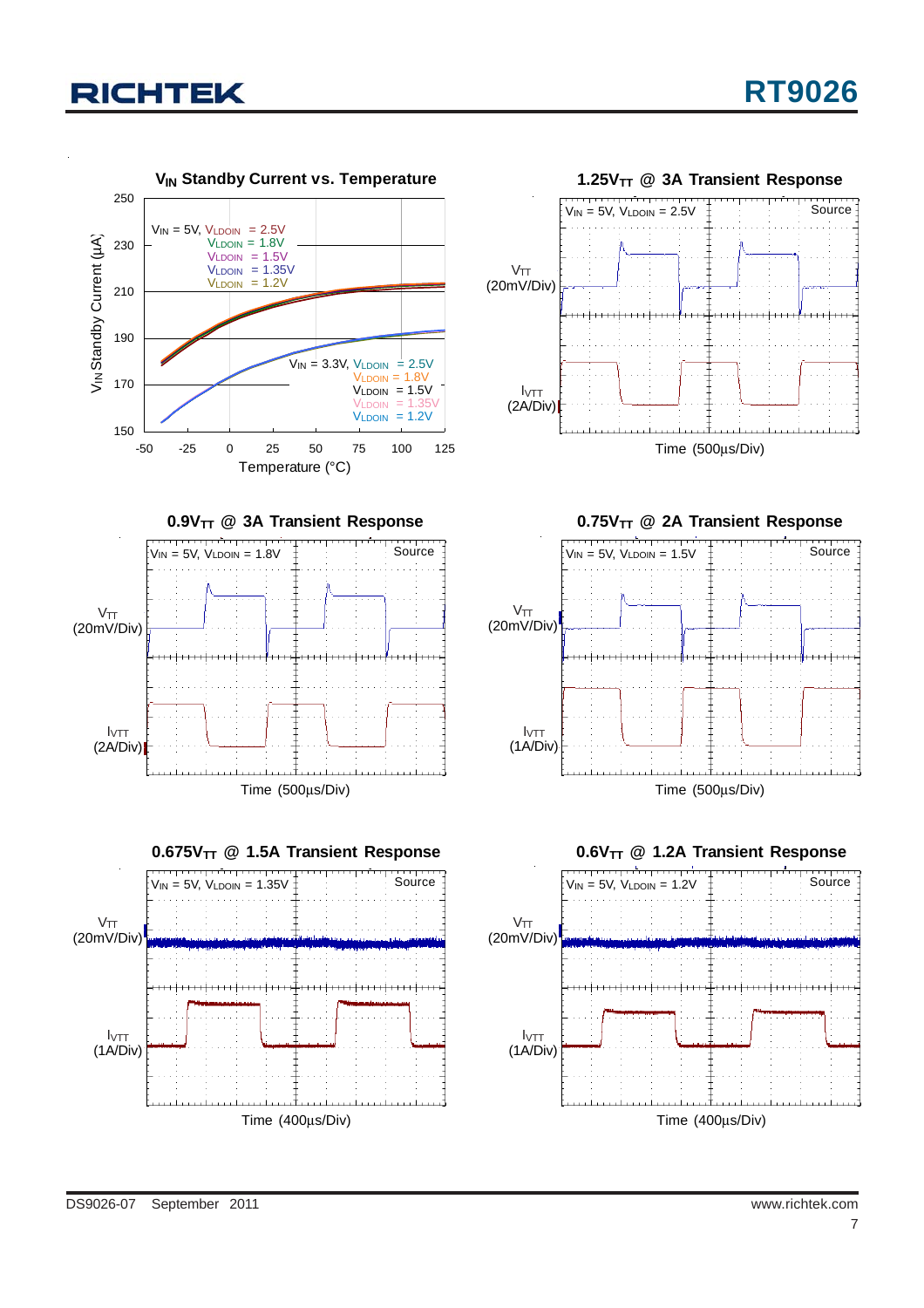



**0.75V<sub>TT</sub>** @ 2A Transient Response وتتنو برندو وتتنوف Sink  $V_{IN} = 5V$ ,  $V_{LDOIN} = 1.5V$ VTT (20mV/Div) IVTT (1A/Div) Time (500μs/Div)





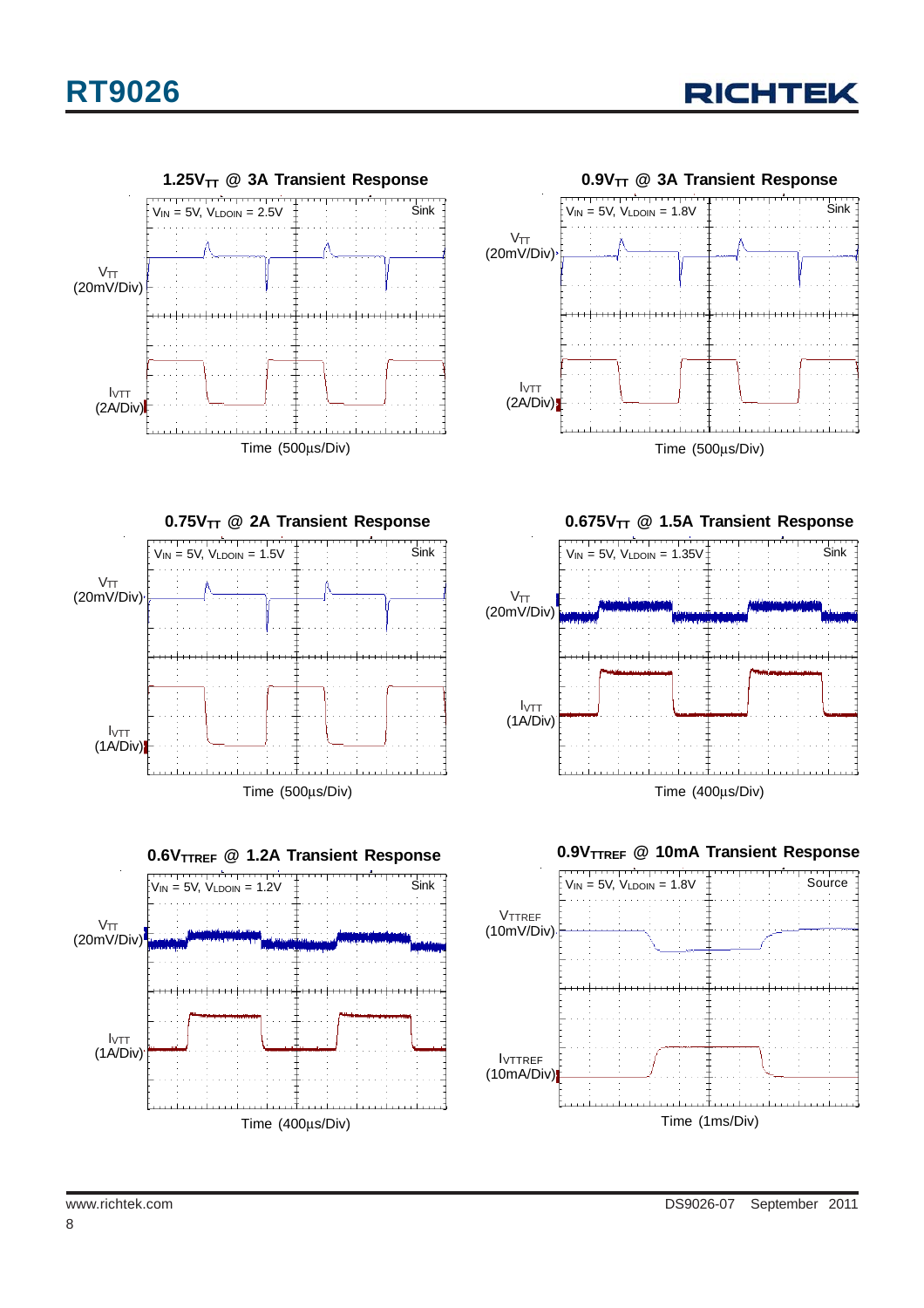







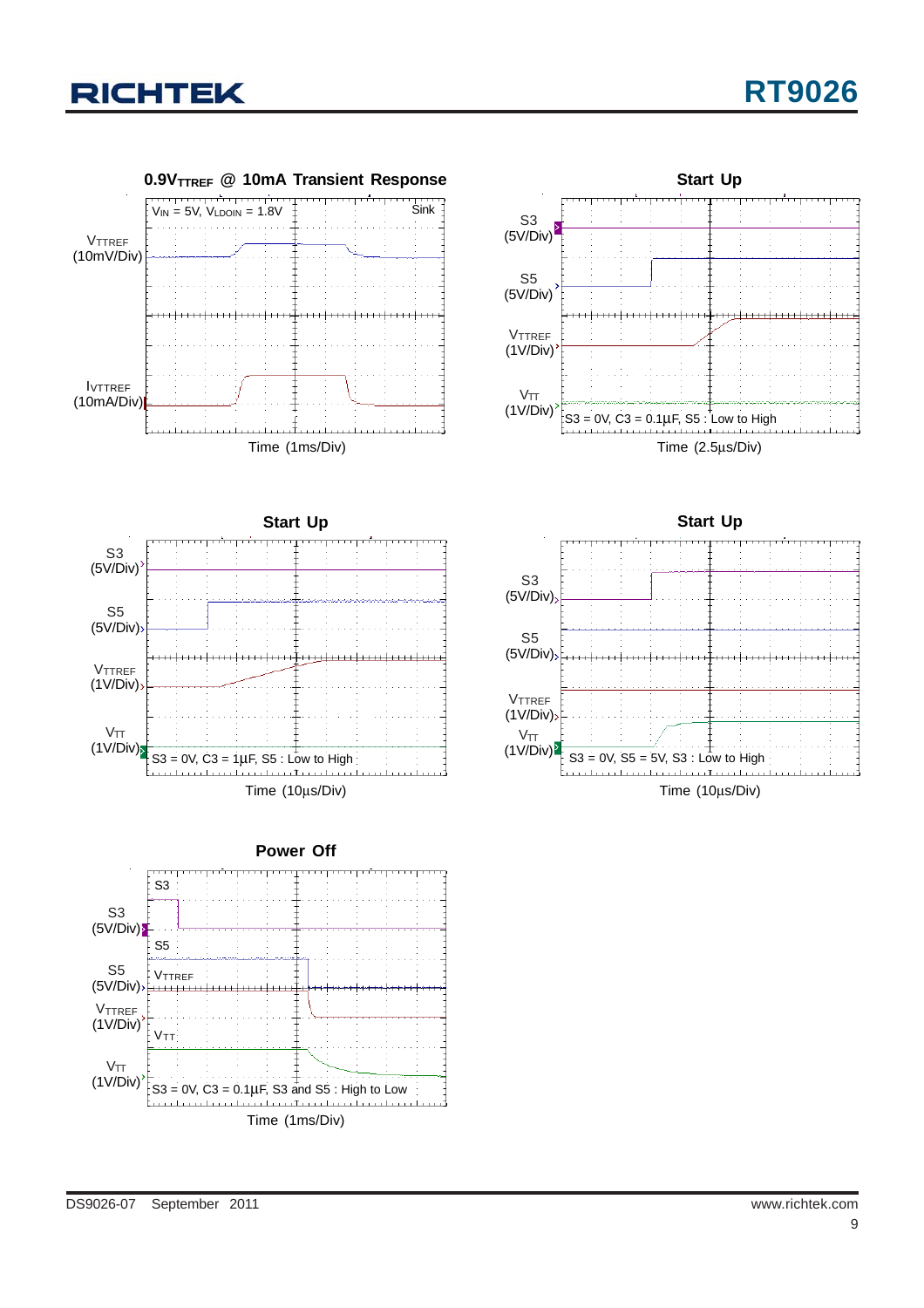### **Application Information**

RT9026 is a 3A sink/source tracking termination regulator. It is specifically designed for low-cost and low-external component count system such as notebook PC applications. The RT9026 possesses a high speed operating amplifier that provides fast load transient response and only requires a 10μF ceramic input capacitor and two 10μF ceramic output capacitor.

#### **VTTREF Regulator**

VTTREF is a reference output voltage with source/sink current capability up to 10mA. To ensure stable operation 0.1μF ceramic capacitor between VTTREF and GND is recommended.

#### **S3, S5 Logic Control**

The S3 and S5 terminals should be connected to SLP\_S3 and SLP\_S5 signals respectively. Both VTTREF and VTT are turned on at normal state  $(S3 = High, S5 = High)$ . In standby state  $(S3 = Low, S5 = High)$  VTTREF is kept alive while VTT is turned off and left high impedance. Both VTT and VTTREF outputs are turned off and discharged to ground through internal MOSFETs during shutdown state  $(S5 = low)$ .

| <b>STATE</b> | S <sub>3</sub> | S <sub>5</sub> | <b>VTTREF</b> | VTT           |
|--------------|----------------|----------------|---------------|---------------|
| Normal       | н              | н              | ON            | ΟN            |
| Standby      |                | н              | ON            | $OFF(high-Z)$ |
| Shutdown     |                |                | OFF           | OFF           |
|              |                |                | (discharge)   | (discharge)   |

**Table 2. S3 and S5 Control**

#### **Capacitor Selection**

Good bypassing is recommended from VLDOIN to GND to help improve AC performance. A 10μF or greater input capacitor located as close as possible to the IC is recommended. The input capacitor must be located at a distance of less than 0.5 inches from the VLDOIN pin of the IC.

Adding a ceramic capacitor 1μF close to the VIN pin and it should be kept away from any parasitic impedance from the supply power.

For stable operation, the total capacitance of the cerarnic capcitor at the VTT output terminal must not be larger than 30μF. The RT9026 is designed specifically to work with low ESR ceramic output capacitor in space saving and performance consideration. Larger output capacitance can reduce the noise and improve load transient response, stability and PSRR. The output capacitor should be located near the VTT output terminal pin as close as possible.

#### **Thermal Considerations**

For continuous operation, do not exceed absolute maximum operation junction temperature. The maximum power dissipation depends on the thermal resistance of IC package, PCB layout, the rate of surroundings airflow and temperature difference between junction to ambient. The maximum power dissipation can be calculated by following formula :

 $P_{D(MAX)} = (T_{J(MAX)} - T_A) / \theta_{JA}$ 

Where  $T_{J(MAX)}$  is the maximum operation junction temperature,  $T_A$  is the ambient temperature and the  $\theta_{JA}$  is the junction to ambient thermal resistance.

For recommended operating conditions specification of the RT9026, the maximum junction temperature is 125°C. The junction to ambient thermal resistance  $\theta_{JA}$  is layout dependent. The thermal resistance  $\theta_{JA}$  for WDFN-10L 3x3 is 70°C/W, for SOP-8 (Exposed Pad) is 75°C/W and for MSOP-10 (Exposed Pad) is 86°C/W on the standard JEDEC 51-7 four layers thermal test board. The maximum power dissipation at  $T_A = 25^{\circ}$ C can be calculated by following formula :

 $P_{D(MAX)} = (125^{\circ}C - 25^{\circ}C) / (70^{\circ}C/W) = 1.429W$  for WDFN-10L 3x3 packages

 $P_{D(MAX)} = (125\degree C - 25\degree C) / (75\degree C/W) = 1.333W$  for SOP-8 (Exposed Pad) packages

 $P_{D(MAX)} = (125\degree C - 25\degree C) / (86\degree C/W) = 1.163W$  for MSOP-10 (Exposed Pad) packages

The maximum power dissipation depends on operating ambient temperature for fixed  $T_{J(MAX)}$  and thermal resistance  $θ_{JA}$ . For RT9026 packages, the Figure 3 of derating curves allows the designer to see the effect of rising ambient temperature on the maximum power allowed.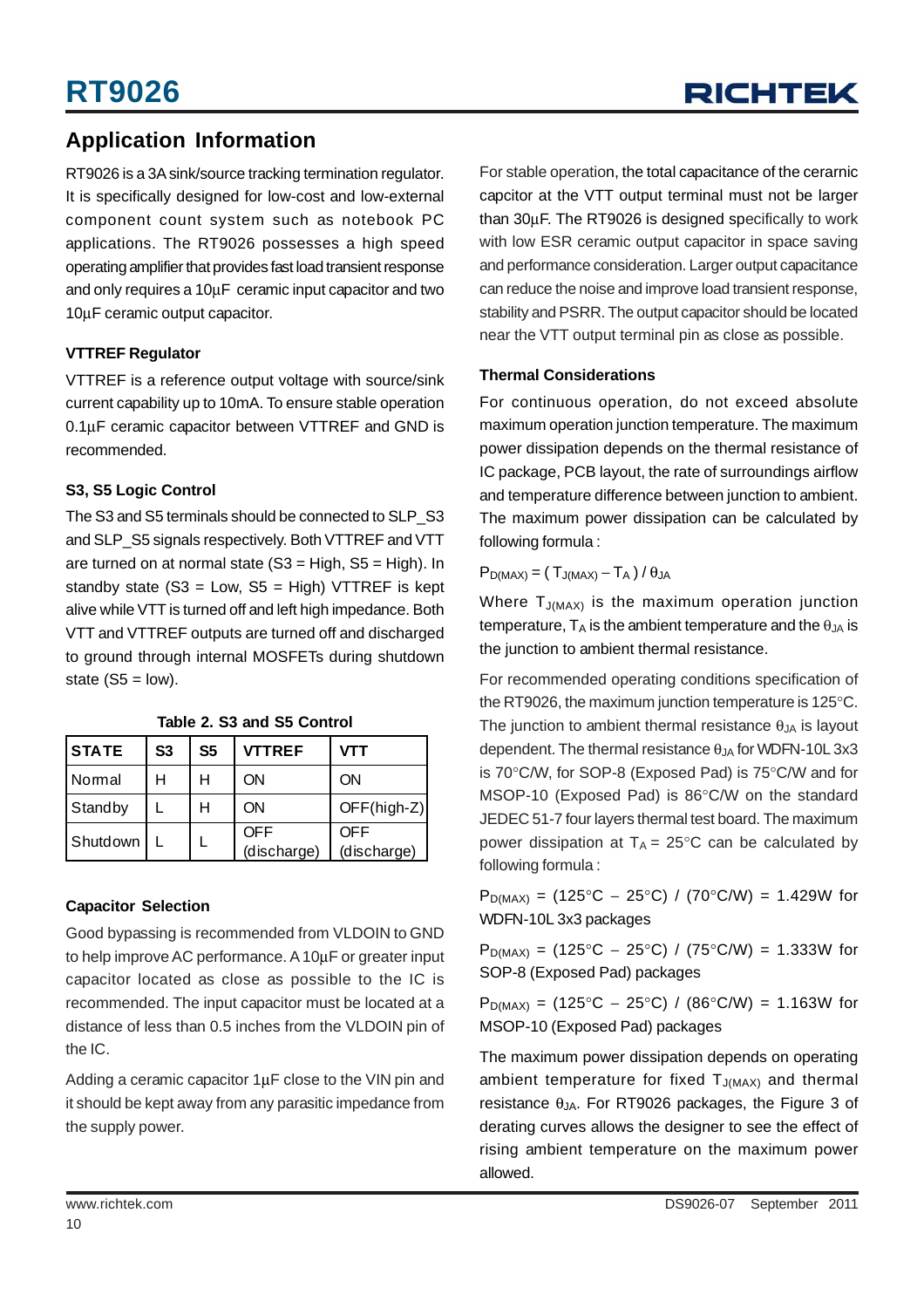

Figure 3. Derating Curves for the RT9026 Packages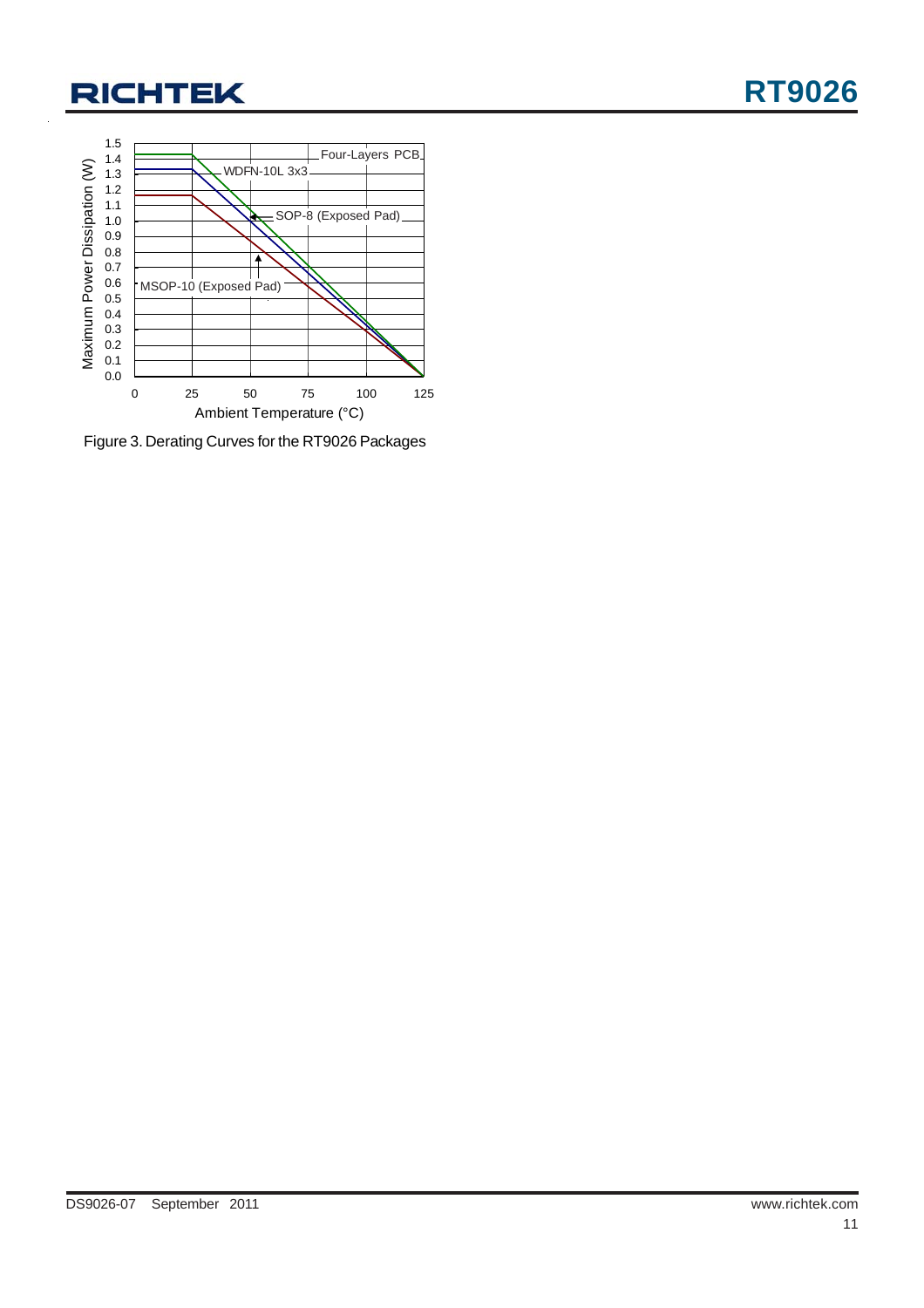

## **Outline Dimension**



| Symbol   |   |       | <b>Dimensions In Millimeters</b> | <b>Dimensions In Inches</b> |       |  |
|----------|---|-------|----------------------------------|-----------------------------|-------|--|
|          |   | Min   | Max                              | Min                         | Max   |  |
| A        |   | 4.801 | 5.004                            | 0.189                       | 0.197 |  |
| B        |   | 3.810 | 4.000                            | 0.150                       | 0.157 |  |
| С        |   | 1.346 | 1.753                            | 0.053                       | 0.069 |  |
| D        |   | 0.330 | 0.510                            | 0.013                       | 0.020 |  |
| F        |   | 1.194 | 1.346                            | 0.047                       | 0.053 |  |
| н        |   | 0.170 | 0.254                            | 0.007                       | 0.010 |  |
| I        |   | 0.000 | 0.152                            | 0.000                       | 0.006 |  |
| J        |   | 5.791 | 6.200                            | 0.228                       | 0.244 |  |
| M        |   | 0.406 | 1.270                            | 0.016                       | 0.050 |  |
|          | X | 2.000 | 2.300                            | 0.079                       | 0.091 |  |
| Option 1 | Υ | 2.000 | 2.300                            | 0.079                       | 0.091 |  |
|          | X | 2.100 | 2.500                            | 0.083                       | 0.098 |  |
| Option 2 | Y | 3.000 | 3.500                            | 0.118                       | 0.138 |  |

**8-Lead SOP (Exposed Pad) Plastic Package**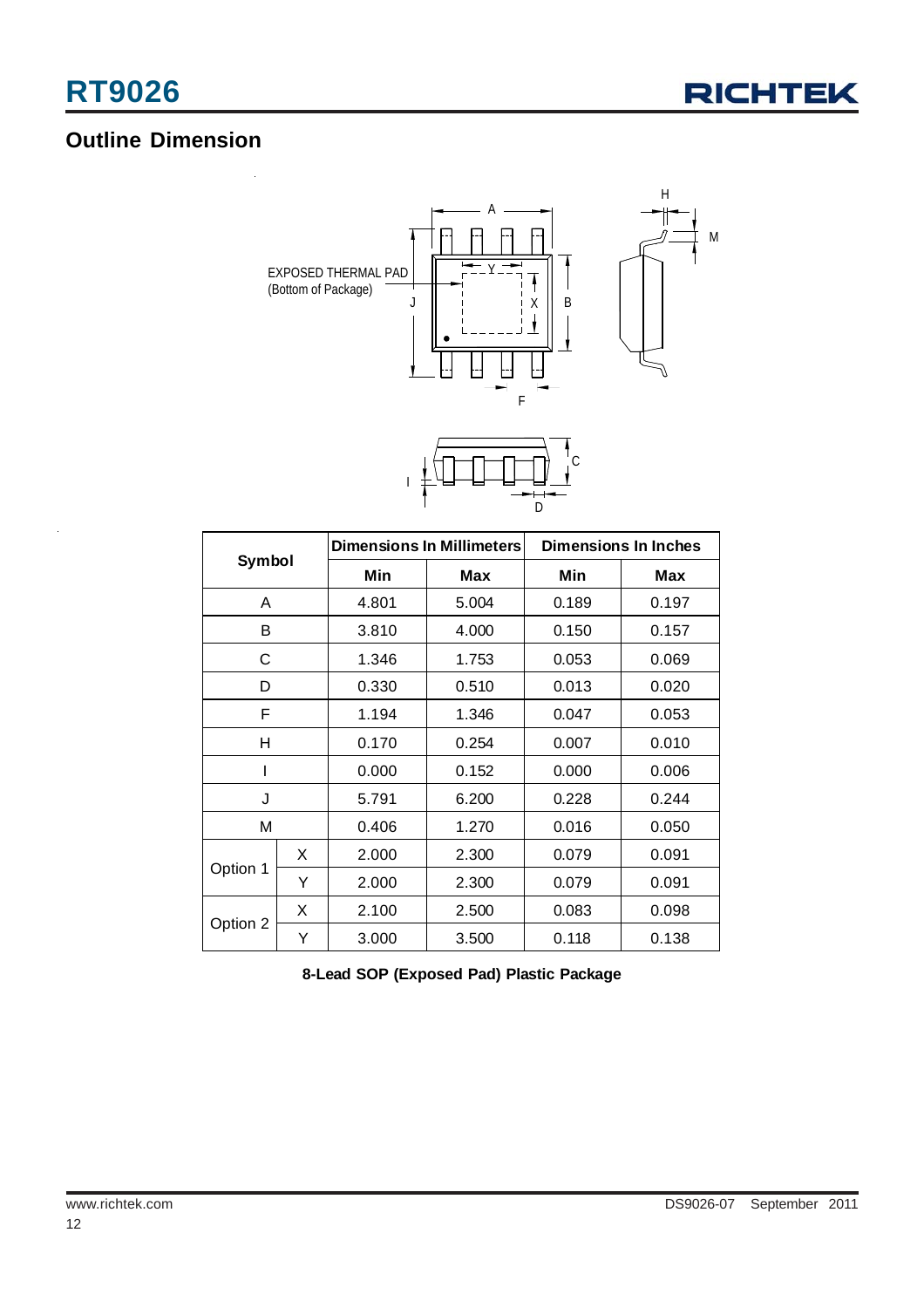

|                |       | <b>Dimensions In Millimeters</b> | Dimensions In Inches |       |  |
|----------------|-------|----------------------------------|----------------------|-------|--|
| Symbol         | Min   | Max                              | Min                  | Max   |  |
| A              | 0.810 | 1.100                            | 0.032                | 0.043 |  |
| A <sub>1</sub> | 0.000 | 0.100                            | 0.000                | 0.004 |  |
| A2             | 0.750 | 0.950                            | 0.030                | 0.037 |  |
| b              | 0.170 | 0.270                            | 0.007                | 0.011 |  |
| D              | 2.900 | 3.100                            | 0.114                | 0.122 |  |
| e              |       | 0.500                            | 0.020                |       |  |
| Е              | 4.800 | 5.000                            | 0.189                | 0.197 |  |
| E <sub>1</sub> | 2.900 | 3.100                            | 0.114                | 0.122 |  |
| L              | 0.400 | 0.800                            | 0.016                | 0.031 |  |
| U              | 1.300 | 1.700                            | 0.051                | 0.067 |  |
| V              | 1.500 | 1.900                            | 0.059                | 0.075 |  |

**10-Lead MSOP (Exposed Pad) Plastic Package**